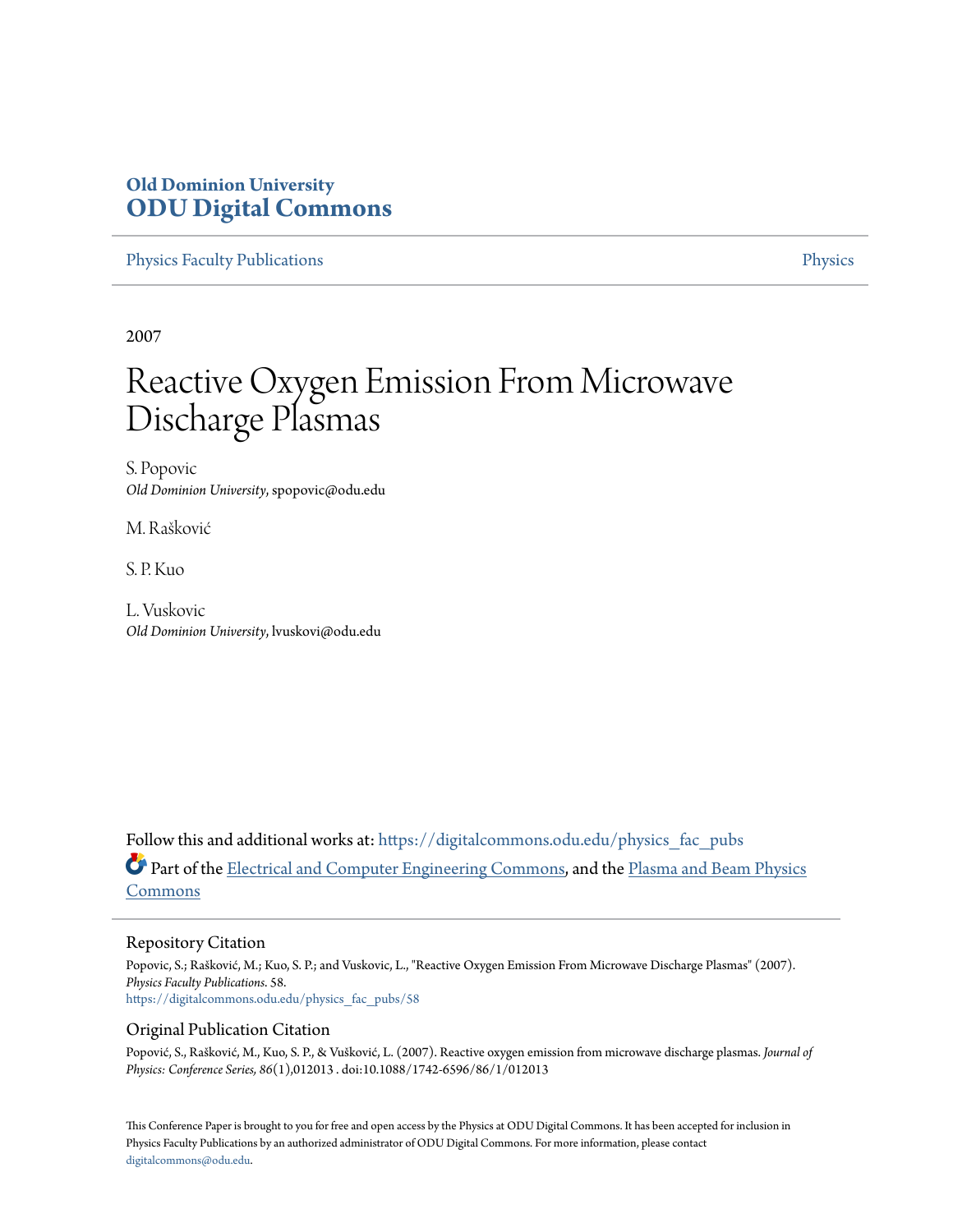# **Reactive Oxygen Emission from Microwave Discharge Plasmas**

# ${\bf S}$  Popović, $^1$  M Rašković, $^1$  S P Kuo $^2$  and L Vušković $^1$

<sup>1</sup>Department of Physics, Old Dominion University, Norfolk, Virginia 23529, USA

<sup>2</sup>Department of Electrical and Computational Engineering, Polytechnic University, Brooklyn, New York 11201, USA

E-mail: popovic@physics.odu.edu

**Abstract.** Metastable oxygen atoms and molecules have received increased interest because of their function in surface modification, bio-decontamination and many other industrial applications, in addition to the role in the upper atmospheric layer chemistry. We review work on production and detection of metastable oxygen and we describe our experiments, including the development of techniques for measurement of metastable molecular oxygen. We show that either metastable oxygen molecules or metastable oxygen atoms can be produced in large quantities in electrical discharges, carefully tailored to promote the required kinetics. Although the two species may coexist, colder discharge regimes favor production of molecules, while at higher temperature conditions atomic oxygen prevails. We found that microwave cavity discharges in He/O<sub>2</sub> mixtures favor molecular production, but that an arc-seeded microwave torch in air shows preference of atomic production. Result on the specific yield of molecular oxygen in the microwave cavity discharge shows qualitative agreement with the models.

## **1. Introduction**

We present our results on production and detection of metastable atomic and molecular oxygen species. These oxygen states have long enough lifetimes to be able to produce observable biochemical effects on the atmosphere, solid or liquid surfaces. In this paper we give an overview of the techniques used for detection of singlet oxygen. In addition, we describe the chosen detection technique – the offaxis integrated cavity-output spectroscopy (ICOS) based on laser absorption spectroscopy. ICOS is supported by the in-situ emission spectroscopy for the purpose of characterizing the source of molecular singlet oxygen and of simultaneously correlating oxygen singlet yield with the concentrations of other reactive species in the discharges, such as charged particles and atomic oxygen.

Several types of discharges are discussed with respect to the production and sustaining of the metastable oxygen population. Special emphasis is given to cavity microwave discharges in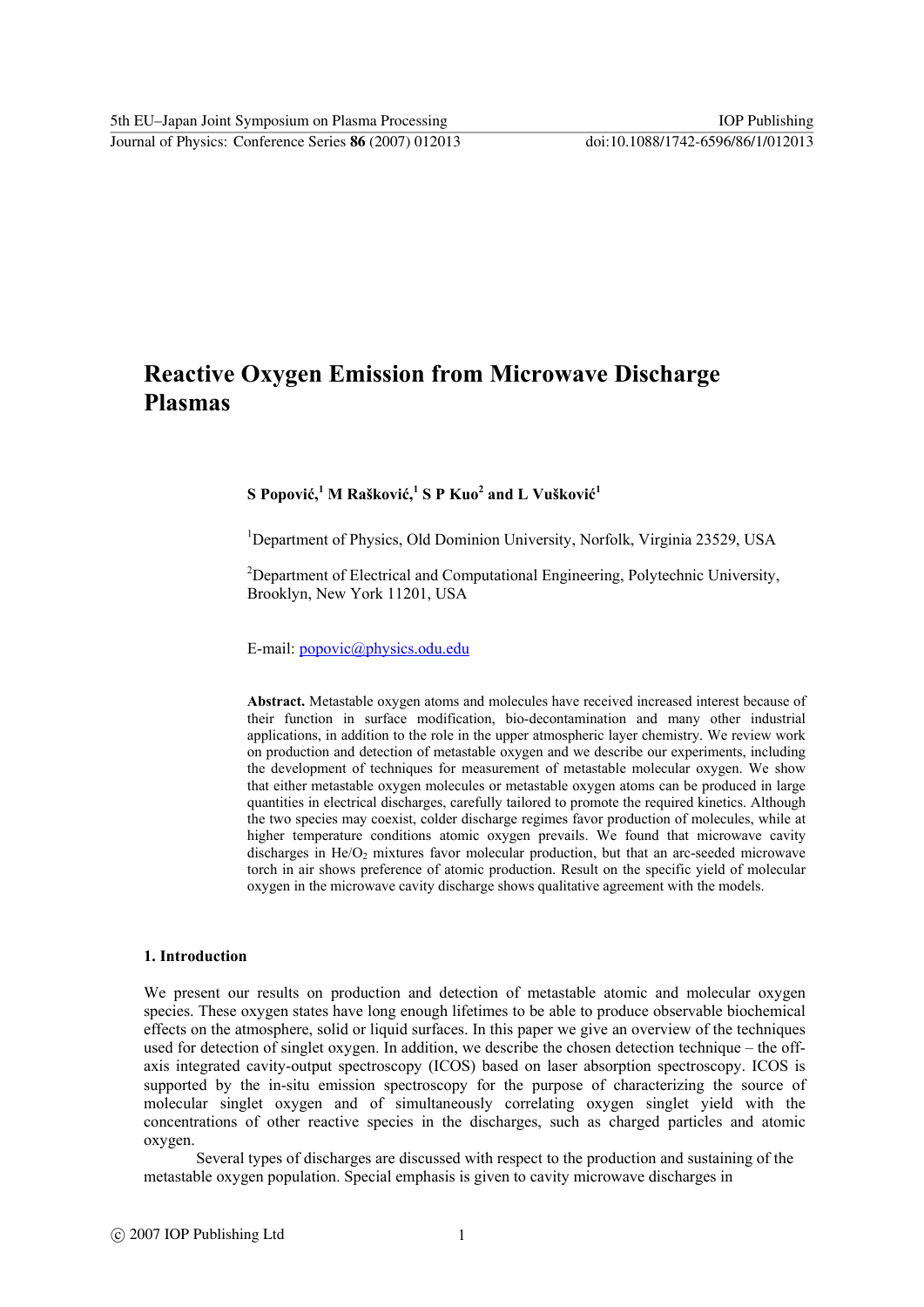helium/oxygen mixtures, where metastable molecular oxygen can be produced efficiently in proportionally large quantities (order of 20% of total oxygen number density) and to the arc-seeded microwave plasma torch, with efficient production of atomic metastable oxygen.

 Oxygen molecule has at least four long-living metastable states. Most interesting are the three singlet states,  $a^1\Delta_g$  (Oxygen Singlet Delta – OSD),  $b^1\Sigma_g^+$  and  $c^1\Sigma_u^-$  (Oxygen Singlet Sigma – OSS). Transition from the singlet states to the oxygen ground state,  ${}^3\Sigma_g$ , represents a magnetic dipole transition (singlet-triplet intercombination). Rather difficult to observe by conventional spectroscopy techniques, these states, especially OSD, have became of increased interest due to their reactivity and important role in a variety of environments, experiments and applications. Here are some of the currently active research topics involving OSD and OSS.

- a) Electronic systems involving OSD and OSS as the upper levels are contributing strongly to the radiation transfer in the terrestrial atmosphere. At an altitude of about 70 km up to one sixth of gas heating results from the absorption of solar radiation by molecular oxygen in the red (from ground state to OSS) and near-infrared (to OSD) and subsequent exothermic chemical reactions [1].
- b) Oxygen plasmas are involved in a variety of surface reactions of importance for semiconductor industry [2]. For instance, ashing of phototresist films on semiconductor wafers involve OSD and OSS together with the atomic oxygen.
- c) Atmospheric pressure plasmas produce large quantities of OSD and OSS with demonstrated decontamination capability of chemical and biological warfare (CBW) agents from relatively large surfaces [3].

In most applications it is of crucial importance to detect, quantify and control the population of OSD. In addition, it is important to correlate the OSD density with populations of other agents present in the environment, such as charged particles and the atomic oxygen. The aim of this work is to contribute to the development of sensitive spectroscopic techniques suitable for quantitative detection of OSD and for correlation with the dynamics of the medium and other reactive agents.

#### **2. Production of OSD in Electrical Discharges**

Metastable OSD is produced by (a) chlorinating reaction of the alkaline solution in hydrogen peroxide, (b) photo-dissociation of ozone in Hartley (200-320 nm) and Huggins (300-360 nm) bands and (c) electric discharges via several mechanisms. In the order of energy efficiency, these mechanisms include direct electron impact excitation from ground state, excitation to OSS with subsequent collisional de-excitation, vibrational excitation of ground state and subsequent electron impact excitation, and electron-impact dissociation and associative de-excitation of atomic metastable oxygen. Some of the listed processes continue to produce OSD in the afterglow so that the OSD yield is subsequently higher in the stabilized flow  $\sim$ 100 ms after passing through the discharge.

 First observation of OSD produced by an electrical discharge was made by Foner and Hudson [4] in a very long, typically 1 m, U-shaped discharge tube with hollow electrodes, operating at a pressure of several kPa in an a.c. glow regime. In the middle of the discharge tube a capillary with a pinhole were attached, so that the gas was able to flow to mass spectrometer. This discharge was called Wood's discharge [5] and was quite popular half a century ago since in the molecular hydrogen flow it was able to produce atomic hydrogen in quantities (typically order of 0.1%) suitable for atomic hydrogen spectroscopy. Thus, almost all hyperfine structure effects were discovered using this type of discharge. In the OSD production arrangement the Wood's discharge operated in pure oxygen flow at pressure of about 5 kPa. The length of the capillary was about 30 cm, so that the gas was allowed to a transit time of about 50 ms before reaching the pinhole. Mass spectrometer was carefully designed to avoid destruction of oxygen species by collision. In the presence of discharge the appearance potential curves were different than those of "normal oxygen" observed when discharge was off. The threshold was shifted to lower energies by about 0.93 eV and overall curve looked as it was combined of a "normal"  $O_2$  ionization curve and another curve, starting at lower energy (see Fig. 1). Since the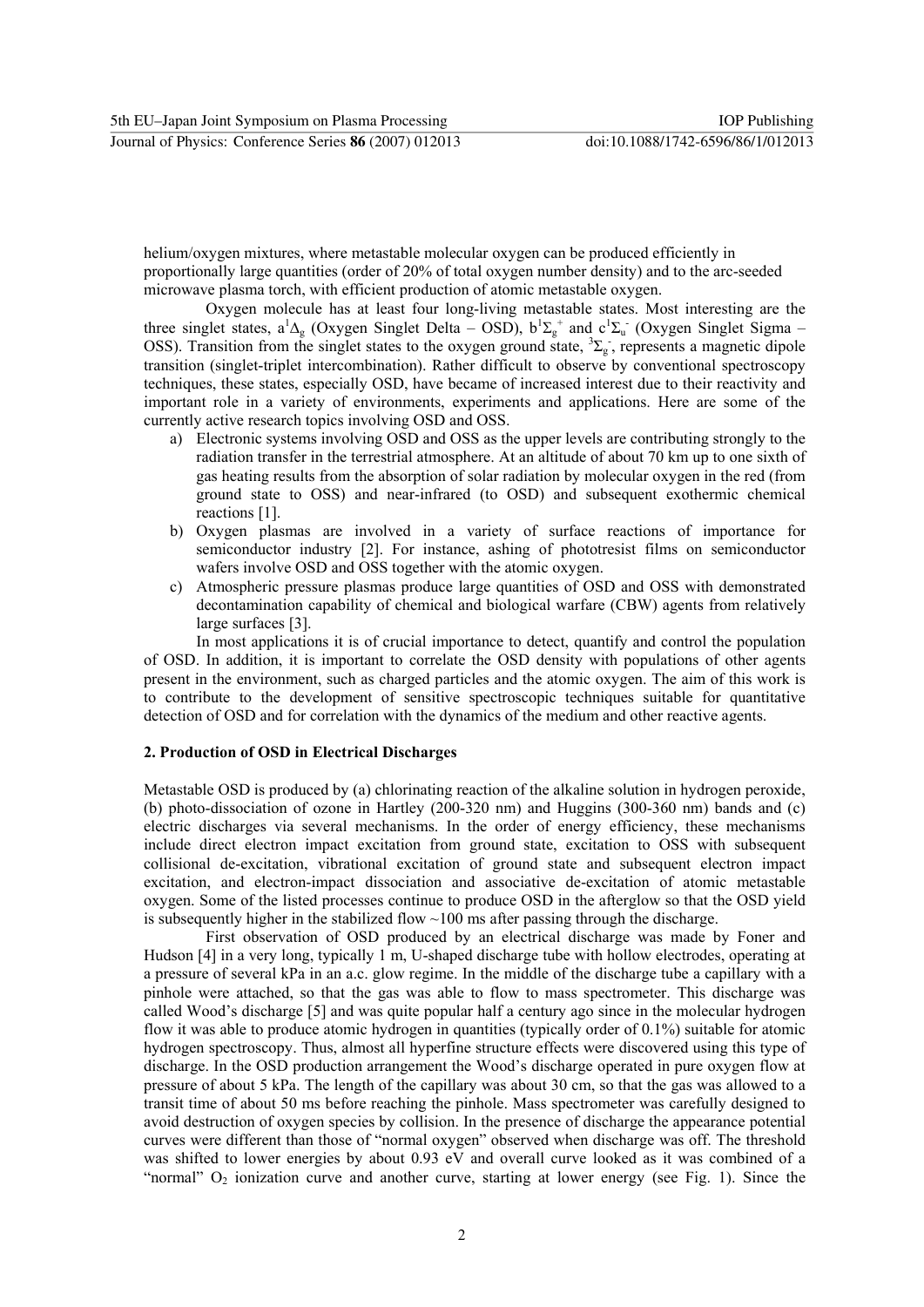molecular orbital theory predicts an excited state (OSD) with energy 0.98 eV above the ground state, Foner and Hudson concluded that the enhancement of ion current was due to large quantities of OSD produced in a Wood's discharge.



Figure 1. Threshold ionization curves from a Wood's discharge: discharge off, thin solid line; discharge on, dashed line; OSD, thick solid line.

 Foner and Hudson have also mentioned without further details that OSD was observed in a radio-frequency discharge at 5 MHz and in a microwave discharge at 2.45 GHz. Wood's discharge has been abandoned since the early studies mostly due to poor efficiency and limited scalability. Modern research employs either electron-beam non-self-sustained discharges or a variety of radio-frequency and microwave self-sustaining discharges. The work is compiled in Table 1, without details on production yields and energy efficiency.

OSD ( $a^1\Delta_g$ ) is the lowest electronically excited state of molecular oxygen with 0.977 eV above the ground state  $X^3\Sigma_g$  and its most efficient production would occur in discharges where the average electron energy is about 1 eV. It turns out that average electron energy of 1 eV usually occurs at the reduced field values of about 10 Td. Unfortunately, most self-sustained and the e-beam sustained discharges operate at substantially higher reduced electric fields and/or average electron energies. In most cases, the electrons are able to excite higher energy levels of the molecular oxygen, such as  $B^3\Sigma_u^-$  or  $A^3\Sigma_u^+$  which will then collisionally decay into another metastable state,  $c^1\Sigma_u^-$  or to the long-lived  $A^3 \Delta_u$  state. All these states have dissociation energy less than 1 eV and could undergo thermal dissociation to form the ground state,  $O(^3P)$ , or the metastable state,  $O(^1D)$ . OSD is not present at kinetic temperatures above 2000 K where most of the oxygen is dissociated or reacted, as shown later.

One has to combine oxygen with other gases and apply additional cooling schemes in order to keep low gas-kinetic temperature, scavenge the produced atomic oxygen, and to reduce the ionization threshold. Addition of helium increases the overall degree of ionization, reduces substantially the gas kinetic temperature and increases the residence time in the discharge, which leads to the enhanced presence of molecular oxygen. Indeed, early spectroscopic tables had a separate category of "helium enhanced" molecular bands [6]. Similar effect, but with less intensity, is obtained using argon as the diluent gas. Small amounts of  $N_2$  or  $NO_2$  prevent excessive accumulation of atomic oxygen, and CO or NO were used to enhance ionization in the discharge.

 E-beam sustained discharges do not show the efficiency as exceptional as expected in producing OSD, partly due to difficulties in achieving the optimum electron energy at elevated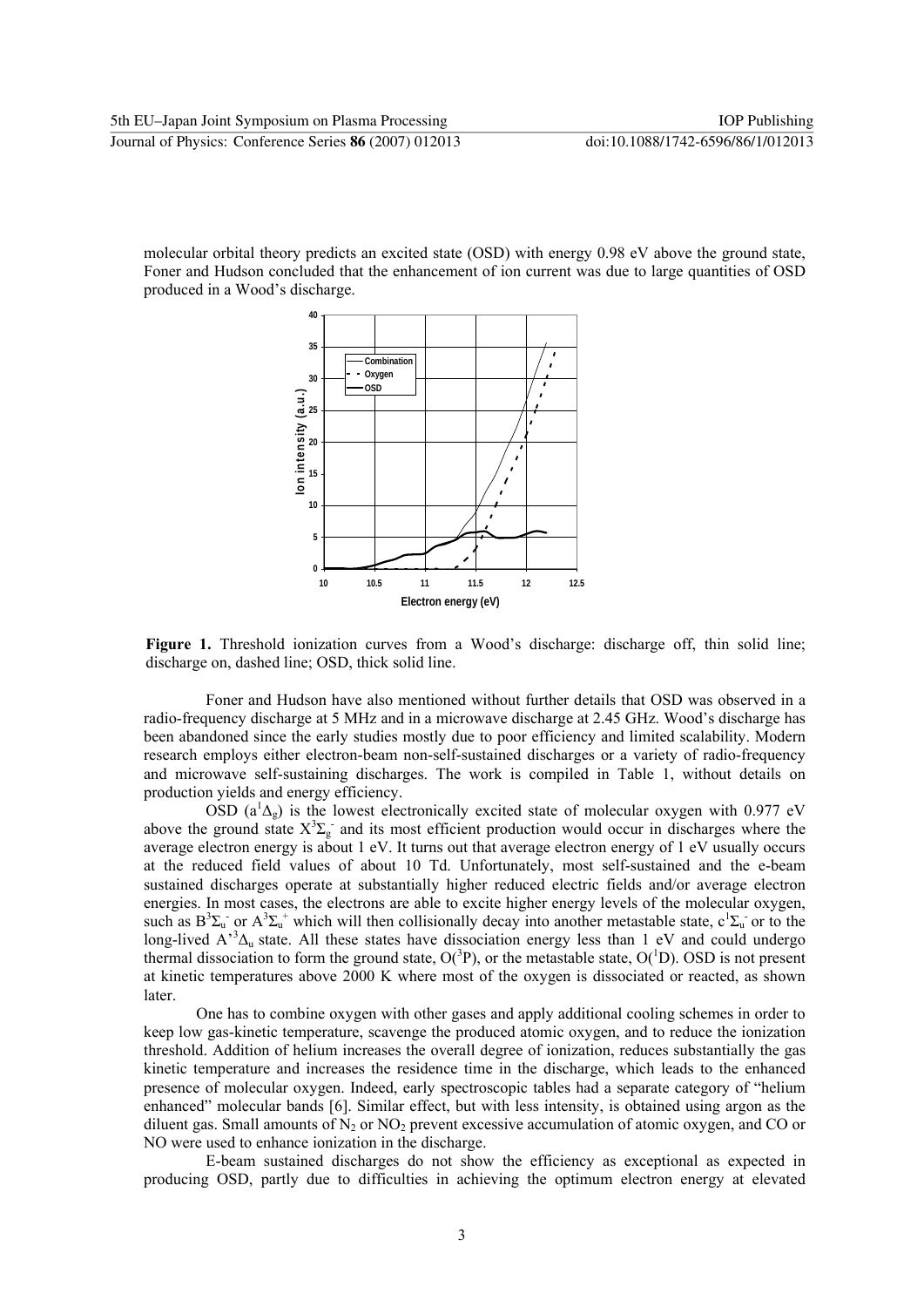pressures. Radio-frequency discharges with long afterglows are most often used in the experiments, in spite of relatively large E/N, high average electron temperature and excessive concentration of high energy electrons around the sheaths. Better efficiency has been reported at higher frequencies. Microwave discharges tend to be more efficient producer of OSD, especially at low power density, where gas-kinetic temperature does not exceed 500 K. Combinations of pulsed discharges with small duty cycles and high peak power, like, for example, the "spiker-sustainer" schemes, seem to be even more promising.

At the opposite end are the discharges involving high power density that develop gas-kinetic temperature so high that most Oxygen metastables and the intermediary state become vibrationally excited and easily dissociated. These include sparks, "needles', and torches. Oxygen species in these discharges is predominantly in the atomic state. Therefore, they can be used for efficient production of metastable atomic Oxygen, as discussed later in the paper.

| First author, year     | <b>Discharge</b>                                       | Composition                                                 | Technique                            | Reference         |
|------------------------|--------------------------------------------------------|-------------------------------------------------------------|--------------------------------------|-------------------|
| Foner, 1956            | a.c. glow (Wood)                                       | pure $O_2$                                                  | experiment                           | [4]               |
| <b>Benard</b> , 1978   | microwave                                              | pure $O2$                                                   | experiment                           | $[7]$             |
| Napartovich, 2001      | e-beam non-self-<br>sustaining                         |                                                             | concept/model                        | [8]               |
| Schmiedberger,<br>2001 | low-pressure<br>hollow-cathode<br>radio-frequency jet  | $O_2/N_2/NO + \overline{cold}$<br>Ar/NO <sub>2</sub> stream | experiment                           | $[9]$             |
| Carroll, 2002          | pulsed<br>discharge/radio-<br>frequency discharge      | O <sub>2</sub><br>O <sub>2</sub> /He                        | experiment                           | $\overline{10}$   |
| Rakhimova, 2003        | capacitive radio-<br>frequency                         | pure $O_2$ ,<br>$O2/He$ or Ar                               | experiment, model                    | $[11]$            |
| Savin, 2003            | traveling microwave                                    | pure $O_2$                                                  | experiment, model                    | [12]              |
| <b>Ionin</b> , 2004    | e-beam non-self-<br>sustaining                         | $O_2$ /Ar with CO, $H_2$ ,<br>or $D_2$                      | concept/model                        | $[13]$            |
| Stafford, 2004         | flowing radio-<br>frequency discharges                 | O <sub>2</sub> /He                                          | global kinetic model                 | $[14]$            |
| Carroll, 2004,<br>2005 | flowing radio-<br>frequency discharge                  | O <sub>2</sub> /He                                          | experiment                           | [15, 16]          |
| Stafford, 2005         | flowing radio-<br>frequency discharges                 | O <sub>2</sub> /He                                          | 1D hydrodynamic<br>model             | $[17]$            |
| Arakoni, 2005          | flowing radio-<br>frequency discharges                 | O <sub>2</sub> /He                                          | multifluid, 2D<br>hydrodynamic model | $[18]$            |
| Rawlins, 2005          | Evenson cavity<br>microwave                            | O <sub>2</sub> /He                                          | Experiment                           | $[19]$            |
| Pulpytel, 2005         | RF-discharge for<br>plasma-assisted<br><b>CVD</b>      | $O_2/Ar/Sn(CH_3)_4$                                         | Experiment                           | $[20]$            |
| Carroll, 2005          | flowing radio-<br>frequency discharge                  | $O_2/NO_2/NO$                                               | Experiment                           | $\overline{[21]}$ |
| Babaeva, 2006          | High power<br>pulsed/low-power<br>sustaining discharge | O <sub>2</sub><br>$O_2$ /He                                 | Model                                | $[22]$            |
| Verdeyen, 2006         | flowing radio-<br>frequency discharge                  | $O_2$ /He/NO                                                | Experiment                           | $[23]$            |
| Ionin, 2006            | e-beam non-self-<br>sustaining                         | $O_2/Ar/CO$                                                 | Experiment/model                     | $[24]$            |
| Proshina, 2006         | radio-frequency<br>discharge                           | $O_2/HgO$ coating on<br>tube walls                          | experiment/model                     | $\overline{[25]}$ |

**Table 1**. Work on OSD production in electrical discharges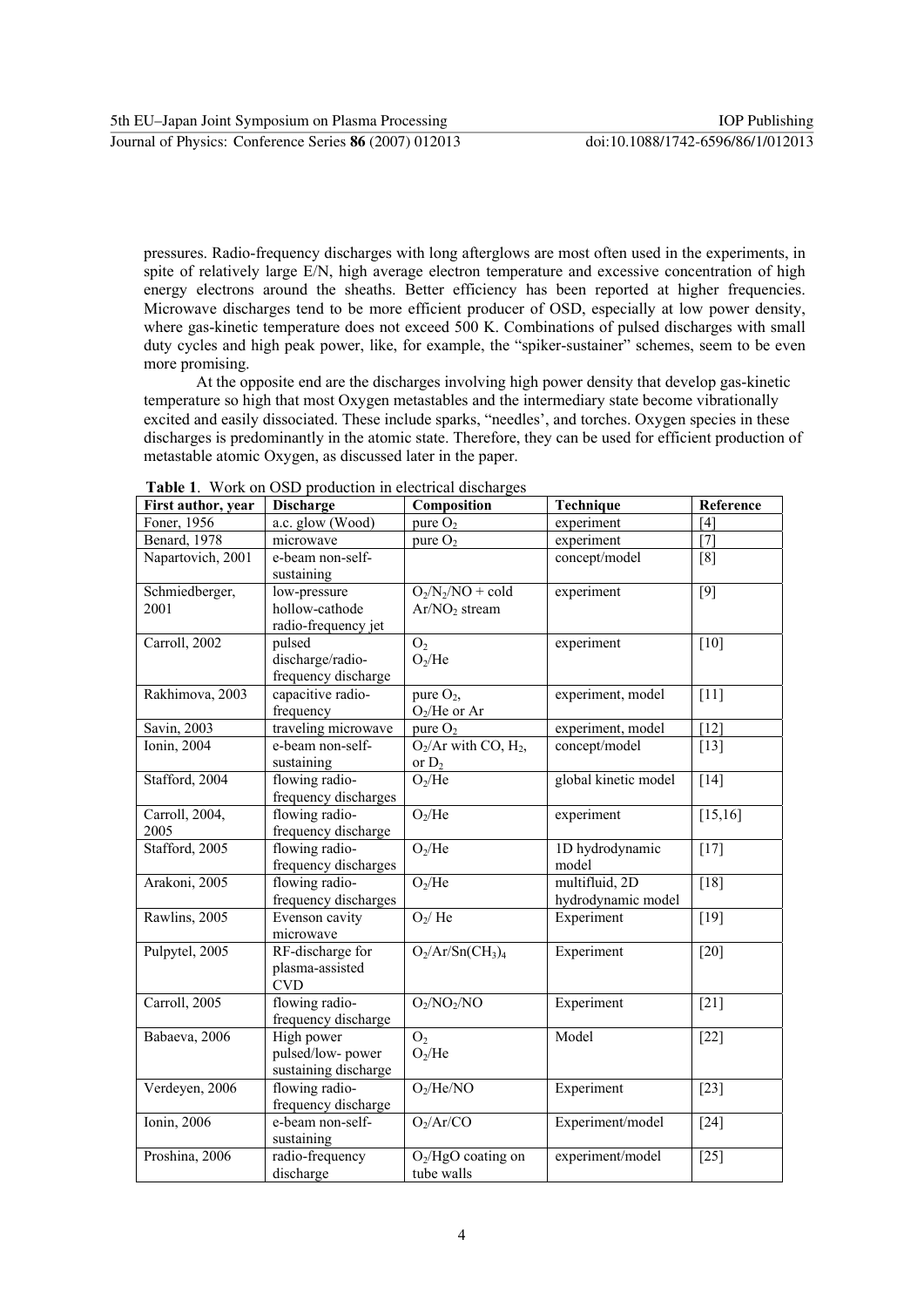A comprehensive review of OSD production research in gaseous and plasma environments has been recently published [26]. Pulpytel *et al.* [20] reported that the maximum density of OSD (10-15%) has been observed at the highest electron density  $(2\times10^{10} \text{ cm}^3)$  and the lowest electron temperature (~ 0.9 eV).

 Decay of OSD is a separate subject that has been extensively studied experimentally and theoretically in the context of radiative transfer in the terrestrial atmosphere [1,26] and later in the context of the models for efficient OSD production [14,17]. The decay results from a superposition of many collisional processes, besides the magnetic dipole interaction that lead to spontaneous transition with very low probability. The quenching effect on OSD of major component in the processed gas is given in Table 2. Most important processes ordered by significance in the post-discharge regime are:

| (a) quenching by atomic oxygen                                                                   | $O_2(^1\Delta)+O\rightarrow O_2+O$             |
|--------------------------------------------------------------------------------------------------|------------------------------------------------|
| (b) quenching by ozone                                                                           | $O+O_2+M \rightarrow O_3+M$                    |
|                                                                                                  | $O_2(^1\Delta) + O_3 \rightarrow 2O_2 + O$     |
| (c) energy pooling involving two OSD molecules $O_2(^1\Delta) + O_2(^1\Delta) \rightarrow 2 O_2$ |                                                |
| (d) quenching by oxygen                                                                          | $O_2({}^1\Delta)$ + $O_2 \rightarrow 2 O_2$ or |
|                                                                                                  | $O_2(1\Delta)+O_2+O_2\rightarrow O_2+O_3$      |
|                                                                                                  |                                                |

| Gas            | Quenching rate kq<br>$[cm3molec-1s-1]$                  | Ref.   |
|----------------|---------------------------------------------------------|--------|
| He             | $8.00\times10^{-21}$                                    | $[27]$ |
| O <sub>2</sub> | $1.54\times10^{-18}$                                    | $[27]$ |
| O <sub>3</sub> | $4.40\times10^{-15}$                                    | $[27]$ |
| <b>OSD</b>     | $1.40\times10^{-17}$                                    | $[27]$ |
| ∩              | $2 \times 10^{-16}$                                     | $[28]$ |
| $O + O2$       | $1-2.5 \times 10^{-32}$ cm <sup>6</sup> s <sup>-1</sup> | $[26]$ |

**Table 2.** Quenching Effect on OSD at room temperature

 Weak spontaneous decay of OSD to ground state leads to very large variations in the estimated Einstein coefficients [26]. Reported values for OSD are  $(1.1-3.7) \times 10^{-4}$  s<sup>-1</sup>, corresponding to lifetimes from 2700 s to 9000 s [20, 26]. This large uncertainty results from difficulties in calculation of magnetic dipole interaction of electrons in molecular oxygen, as well as from difficulties for isolating the radiative decay process from collisional processes that are present even at moderate pressures. For instance, for atmospheric gases Badger *et al.* [29] give the expression for the "effective" Einstein coefficient, which we modified to include small contribution of diluents gases (helium or argon),

$$
A_{\text{eff}} = (2.6 \times 10^{-4} \text{ s}^{-1})(1 + 3.8P_{O_2} + 3.0P_{CO_2} + 0.7P_{N_2} + 0.02P_{He,Ar})
$$

where partial pressures of individual species are given in atmospheres.

#### **3. Detection of Molecular Metastable Oxygen**

Spectroscopic techniques for OSD detection can be classified as: (a) threshold ionization mass spectroscopy (TIMS), (b) near-infrared emission spectroscopy, and (c) absorption spectroscopy.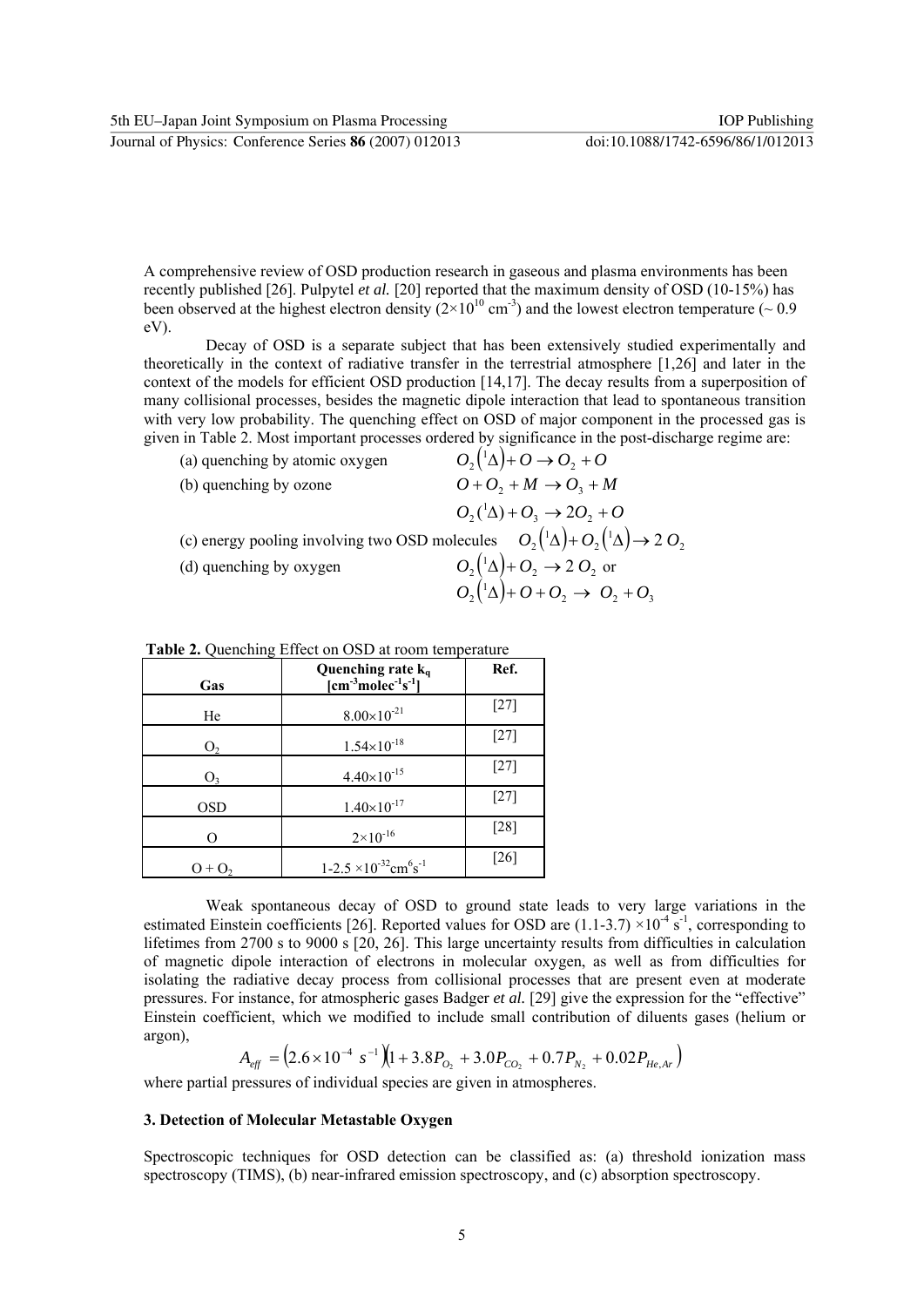TIMS is the oldest technique applied in the detection of OSD [4]. In a refined form it was used recently by Pulpytel *et al.* [20] to resolve and measure excited molecular oxygen states OSD and OSS during plasma-assisted chemical vapor deposition of tin oxide (SnO<sub>2</sub>) thin films. They were able to measure accurately the appearance potentials of  $O_2^+(X^2\Pi_g)$  ions from ground state (11.8±0.2 eV), OSD (11.0 $\pm$ 0.2 eV) and OSS (10.0 $\pm$ 0.2 eV). Threshold of their mass spectroscopy signal was below 7 eV, suggesting the presence of other metastable states  $(c^1\Sigma_u)$  and possibly of higher electronically excited states.

 Transition from OSD to ground state is followed by the emission of a band system with the  $(0-0)$  transition at about 1.27 and  $(0-1)$  at 1.07  $\mu$ m [30]. (0-0) vibrational band has the strongest branch, Q, centered at 1.27  $\mu$ m while the <sup>O</sup>P branch is red-shifted and <sup>S</sup>R branch is blue-shifted. Absolute emission spectroscopy of the (0-0) band has been used as one of the techniques to derive the quantitative estimate of OSD number density [19]. This is a very weak band and its measurement is confronted with uncertainties in the values of Einstein coefficients [26], small signal-to noise ratio [19] and strong collisional continuum of multiple origins in the background [29]. It results in large uncertainty in estimation of OSD population in the plasma.

Spectroscopic systems involving OSD and OSS have been used to detect these species in most of the listed applications. Absorption spectroscopy in the near-infrared provides an appealing method and a variety of sensitive absorption-based laser techniques are available, including the direct-absorption spectroscopy using the long-path multipass cells [31], wavelength modulation spectroscopy [32], cavity-ringdown spectroscopy [33], cavityenhanced absorption spectroscopy [34], ICOS [35] and the off-axis ICOS [36].

Off-axis ICOS has been used to quantitatively detect OSD generated in a variety of intra- and extra-cavity discharges. This was accomplished by recording the recently observed (0,1) band of the  $b^1\Sigma_g^+$ -  $a^1\Delta_g$  Noxon system [37,38] suitably located in the available wavelength domain of the ICOS system. A single-mode, fiber-pigtailed DFB diode laser  $(1505 \text{ nm}, 0.0001 \text{ cm}^{-1})$  bandwidth) is coupled into the optical cavity in an off-axis alignment that is optimized to maximize the light reentrant condition and minimize coherent interferences. The laser is temperature–controlled to set its central wavelength and then current-tuned over the singlet oxygen absorption line,  $\sim 0.02$  cm<sup>-1</sup> at 60 Hz. Light exiting the cavity is focused onto a custom, amplified InGaAs detector, and the cavity transmission is recorded as function of laser frequency. Laser wavelength calibration and the tuning domain were determined by using known water absorption lines and a calibrated  $SiO<sub>2</sub>$  etalon [37]. The tuning domain is sufficiently wide to scan a single, pressure broadened rotational transition in the (0,1) Noxon system. It has been demonstrated that several lines belonging to the Q and P branch of the band could be detected and scanned, which enabled accurate evaluation of the rotational temperature. Combining the measured line profiles, the rotational temperature and the transition probabilities and line strength factors from ab-initio calculations it is possible to determine the concentration of OSD in the cavity.

We used off-axis ICOS to quantitatively detect the  $a^I\Delta_g$  state of O<sub>2</sub> via the hitherto unobserved (1,0) band of the  $b^T \Sigma_g^+$ - $a^T \Delta_g$  Noxon system. This approach allows for the quantitative detection of singlet  $O_2$  with a minimum detectable density of  $4x10^{13}$  molecule cm<sup>-3</sup> at 298 K corresponding to  $3x10^{12}$  molecule cm<sup>-3</sup> per quantum state. Off-axis ICOS is convenient because it allows narrowband, continuous-wave lasers to be used in conjunction with optical cavities in a simple and effective manner [36,39]. The absorption signal is obtained through the temporal integration of the laser intensity transmitted through the cavity in the same fashion as in conventional absorption measurements. The absorption due to the medium inside the cavity is determined from the cavity output, i.e. laser transmission, which is a function of the mirror reflectivity as well as scattering and absorption losses between the mirrors [39]. The afterglow from the OSD-generating plasma (microwave discharge in Evenson cavity) passed through a coupling and through the off-axis ICOS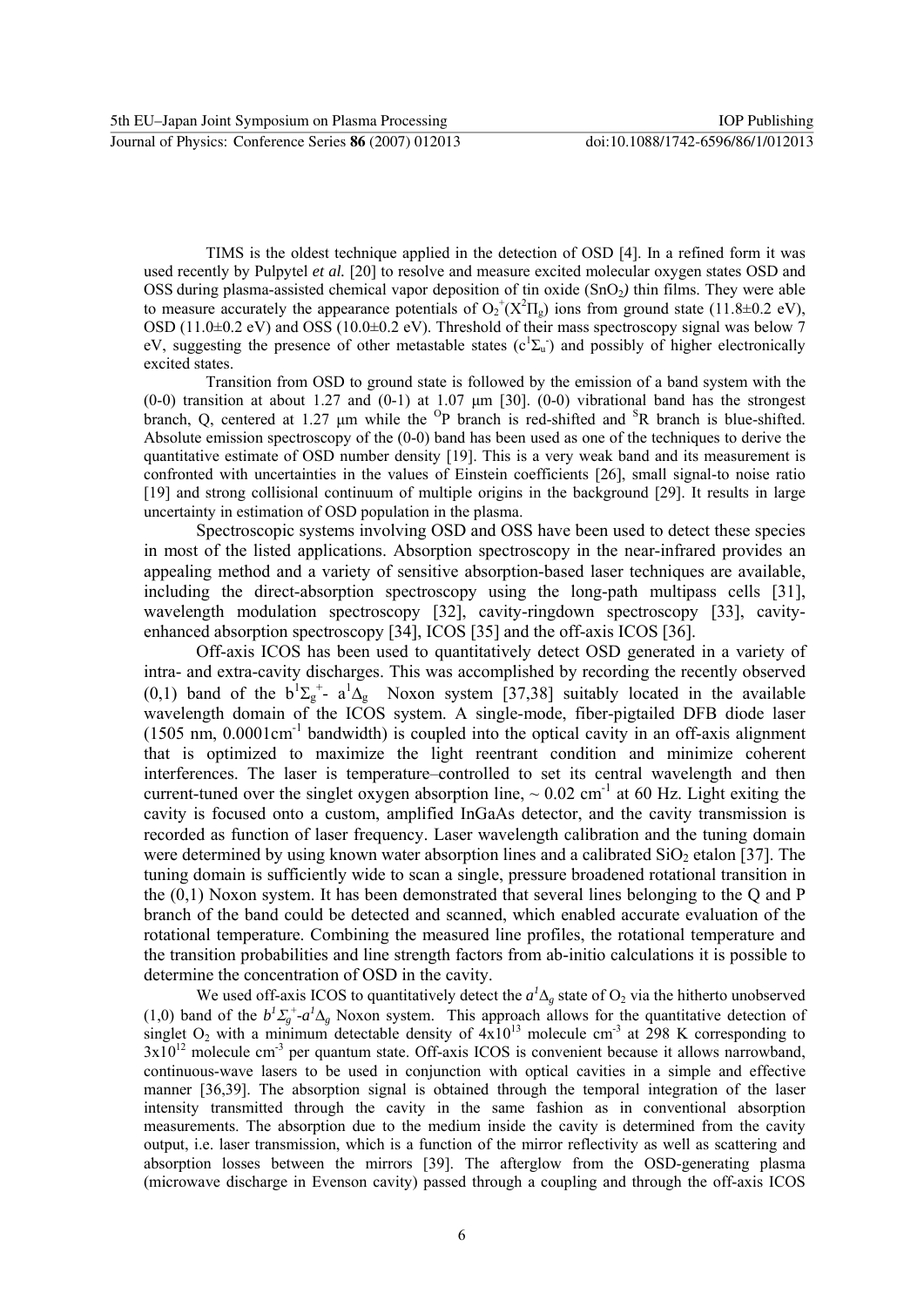measurement system at about 3000 sccm and a variable total pressure. Coupling device is either a quartz tube with or without a frit, or a 5 cm Teflon® tube. Frit was used to filter out water molecules and OH radicals. The off-axis ICOS system consisted of an 82-cm long high-finesse optical cavity bounded by two highly reflective mirrors (R=99.9986%). The mirror reflectivity is determined by performing a cavity-ring down measurement [40]. Ringdown time constant is up to  $250 \mu s$  (see Fig. 2a). The exact laser frequency and tuning rate are determined by using known water absorption features and a calibrated  $SiO<sub>2</sub>$  etalon. The ambient water spectrum is taken after the off-axis ICOS cell is filled with about 5 Torr of ambient laboratory air. The lines appearing in the spectrum are easily assigned to known water transitions using the HITRAN96 database [41]. Diode laser output is tuned by changing the temperature of the case to the wavelength range of a particular transition between the rotational levels of the Q branch of the Noxon  $a^l \Delta_g \to b^l \Sigma_g^+$  (1,0) band. In addition, the laser output is fine-tuned over 2 GHz frequency range in order to scan the Doppler and pressure-broadened rotational lines. This iss accomplished by supplying a saw-tooth current ramp to the laser current source, while holding the laser case temperature constant. For calibration purpose, beam is directed prior and after the set of spectral measurements through a fused-silica etalon. Repetition rate of the saw-tooth pulse (laser wavelength tuning rate) is always kept at least an order of magnitude smaller than the characteristic cavity frequency. However, too low repetition rate distorts the symmetry of the line profile. This effect is observed in most recorded line profiles, but the error due to line profile distortion could be reduced to less than 2% by choosing carefully the sweep parameters.



**Figure 2.** a) Measured ringdown decay signal. The ringdown time  $\tau = 257.47$  µs is obtained using the exponential fit of the decay signal between 0.1 and 0.9 with an error less than 0.1%; b) Spectral signature of the Q(8) line in the Noxon band after the frequency and amplitude recalibration.

Typical line spectrum at this stage of analysis is given in Fig. 2b.

Absorption lines shown in Fig. 2c were fitted with Voigt profiles using the approximate procedure derived by Whiting [42]. First approximation is the linear combination of Gaussian and Lorentz profiles. Correcting for most of the error for the case when Gaussian and Lorentz profile have equal width and applying the quadratic variation of this correction between the end cases (no Gaussian or no Lorentz component obtains second approximation).

Voigt profile fitting techniques have been improved since the Whiting approximation was derived [43-46]. We adopted here this approach because it is relatively simple and produces less error in approximating the actual line profile than we already have due to the line scanning technique. Using the exact procedure would complicate evaluation of the yield and would not improve the overall experimental accuracy.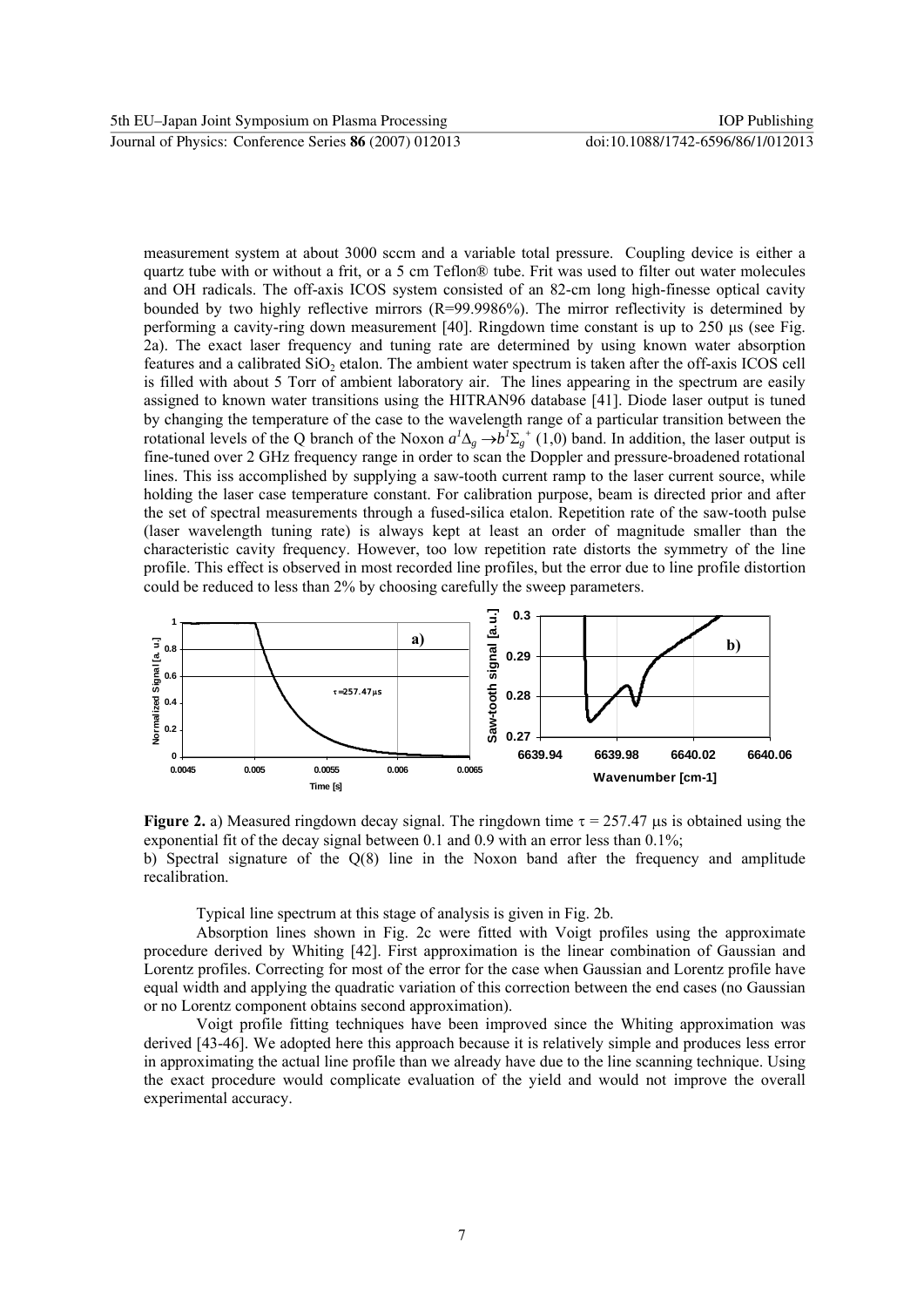

**Figure 2.** c) Absorption line profile of Q(4) at 300 sccm flow of oxygen and 3000 sccm flow of helium. Discharge parameters: E/N = 20.76 Td, p = 16.1 Torr, T = 550 K. Ratio of Lorentz to Voigt profile  $\Delta\omega_I/\Delta\omega_V = 0.11$  indicates dominant temperature (Doppler) broadening mechanism. Central wavenumber  $\omega_0$ =6642.3202 cm<sup>-1</sup>. Fitting error ~2%.

 The fitting procedure not only gives an accurate analytical approximation, but also gives the information on the contribution of the two dominant broadening mechanisms: Doppler broadening due thermal motion of molecules (Gaussian profile) and pressure broadening (Lorentz profile). In present fitting procedure we have taken the actual FWHM as  $\Delta\omega_V$  and used  $\Delta\omega_I/\Delta\omega_V$  as a free parameter to fit to the recorded absorption profile. Typical result is given in Fig. 2c. In most cases Doppler broadening is dominant, and the Gaussian FWHM is much larger than Lorentzian. In this particular case, Lorentz component can be accounted for not more than 11% of the Voigt profile. Integral residual is about 2%, completely due the error in sweeping procedure.

Experimental apparatus used for production and measurement of absolute concentrations and yields of OSD at variable discharge and flow conditions is given in Fig. 3. Our estimate of active discharge region in the Evenson cavity reactor is based on the observation of oxygen triplet [4S\*3p→4S\*3s] at 777.19 nm. We observed that this excited state was very rapidly quenched downstream and could serve as a relatively good indicator for discharge size. Based on this observation, overall discharge length was about 1 cm. In the pressure range 10 to 60 Torr at flow rate of 3000 sccm the linear velocity in the discharge reactor was in the range of 900 to 4000 cm/s, which gave the residence time between 0.25 and 1.1 ms. We note here that Davis *et al.* [47] estimated residence time of 0.2 ms in an oxygen-argon mixture at 1 to 5 Torr, with linear flow velocity of 1100 cm/s.

#### **4. Results and Discussion**

Specific energy deposition into the discharge and the reduced electric field are the main quantitative parameters describing the processes leading to production of OSD. We will present our result by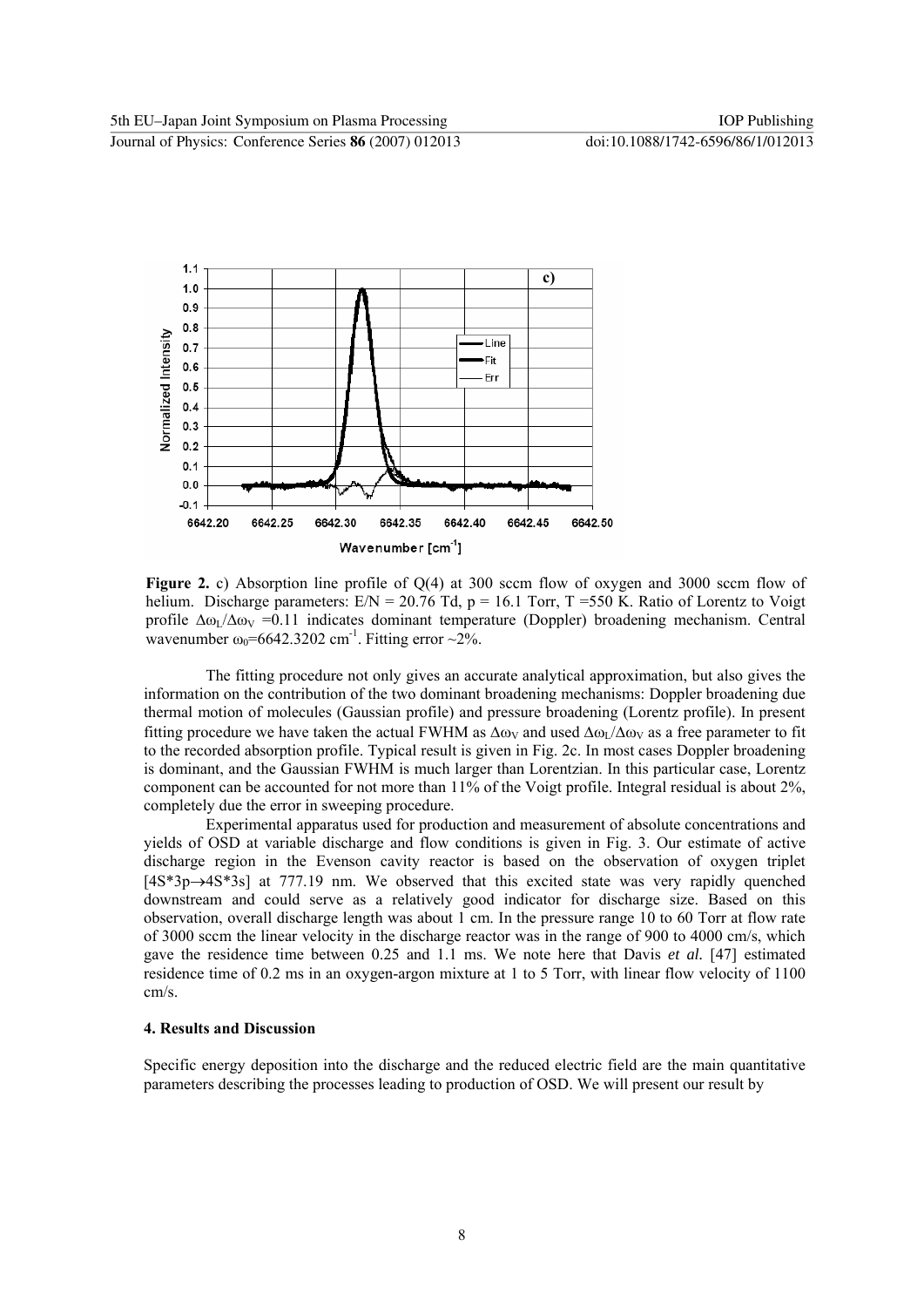

**Figure 3.** Schematic diagram of OSD production and detection apparatus.

plotting the specific yield of OSD versus these two parameters. We evaluated the energy per oxygen molecule and the reduced electric field from measured parameters, such as flow of Oxygen and Helium fractions, forward and reflected power, and gas-kinetic temperature and electron temperature in the discharge and in the cell. It was assumed that the electric field was constant over the dischargecross section.

Intensity of the rotational lines measured using off-axis ICOS can be used to evaluate total population of a gas species in a particular electronic state (in present case the OSD) is given by

$$
N_T = \frac{-\ln\left(1 - \frac{\Delta I/I}{G(1 - \Delta I/I)}\right)}{f\sigma L}
$$

where  $ΔI/I$  is the normalized line intensity, *G* is the cavity enhancement factor,  $σ(v)$  is the photoabsorption cross-section at given frequency, *f* is the oscillator strength for the particular transition, and *L* is the length of the cavity.

Based on the measurement of the Q(4) line shown in Fig. 3c, we obtained total number density of OSD. Yield is then calculated from

$$
Y = \frac{N_T}{N} = N_T \frac{kT}{p} \frac{f_{O_2} + f_{He}}{f_{O_2}} = 1.036 \times 10^{19} N_T \frac{T}{p} \frac{f_{O_2} + f_{He}}{f_{O_2}}
$$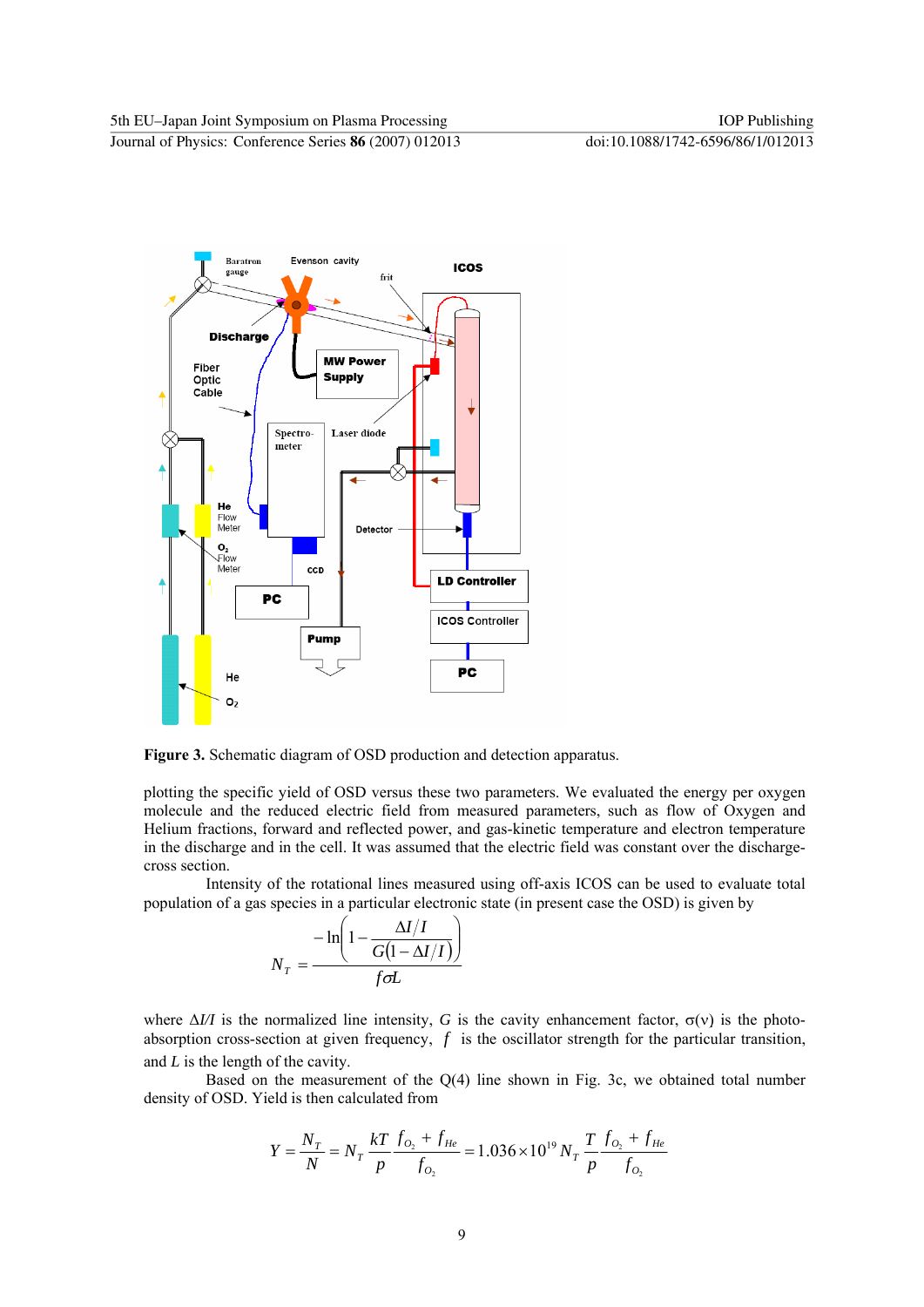where the pressure p is given in Torr, temperature *T* in K, and flow rates  $f_{O_2}$ ,  $f_{He}$  in sccm. In this case,  $T = 299\pm6$  K, measured in the cell using Boltzmann plot of absorption line intensities from  $Q(2)$ through  $Q(16)$ .

Specific energy deposition is given by

$$
E_0 = \frac{P}{NvA} \approx 3.49 \frac{P_F - P_R}{f_{O_2}}
$$

where *P* is the power absorbed by the discharge, *N* is the number density of oxygen molecules,  $\nu$  is the flow speed, *A* is the cross-section area, and  $P_F$ ,  $P_R$  are the forward and reflected power, respectively.

Figure 4 shows the OSD yield as a function of specific energy deposition. By comparison, the same plot obtained by Stafford and Kushner [14] has a maximum slightly shifted toward lower energy. They have performed a computational experiment where a set of 256 most probable discharge conditions were factorized and specific deposited energy and OSD yield was computed. Both parameters have universal meaning and value, independent from discharge type. In Fig. 4 only the upper and lower values of data were compared with present experiment. The maximum of experimental data is not so well pronounced, probably due to the fact that the experimental energy range was limited, and did not exceed 12 eV. The trend seems to be shifted by 1-2 eV, which is probably due to inaccurate value of the relative probability of oxygen inelastic collisions incorporated in the experimental evaluation of the specific energy. However, we found that the results of Ref. [14] is reproduced qualitatively, and both oxygen-"rich" and oxygen-"lean" mixtures show the yield that follows the same trend. The diagram shows that the low yield in the oxygen-"rich" mixtures is due to a low level of the specific energy deposition, and that density-induced yield reduction is probably an effect of secondary importance. More data are needed in order to justify this conclusion and to fill the gap between the oxygen-"rich" and oxygen-"lean" data. OSD yield data obtained in present experiment are substantially lower than the upper limit in the computational experiment data. The discrepancy is larger than the experimental error. We found no systematic error in our measurement techniques that would compensate for this disagreement. Rather, our experiment seems to reconfirm the tendency of current models to overestimate the OSD yield [33].



**Figure 4.** OSD yield as a function of specific energy deposition in Oxygen molecules. Solid lines: envelopes of the factorial computational experiment data of Ref. [14]. Error in present experimental data is due to uncertainties in electron and gas-kinetic temperature, and estimated uncertainty of constant field approximation.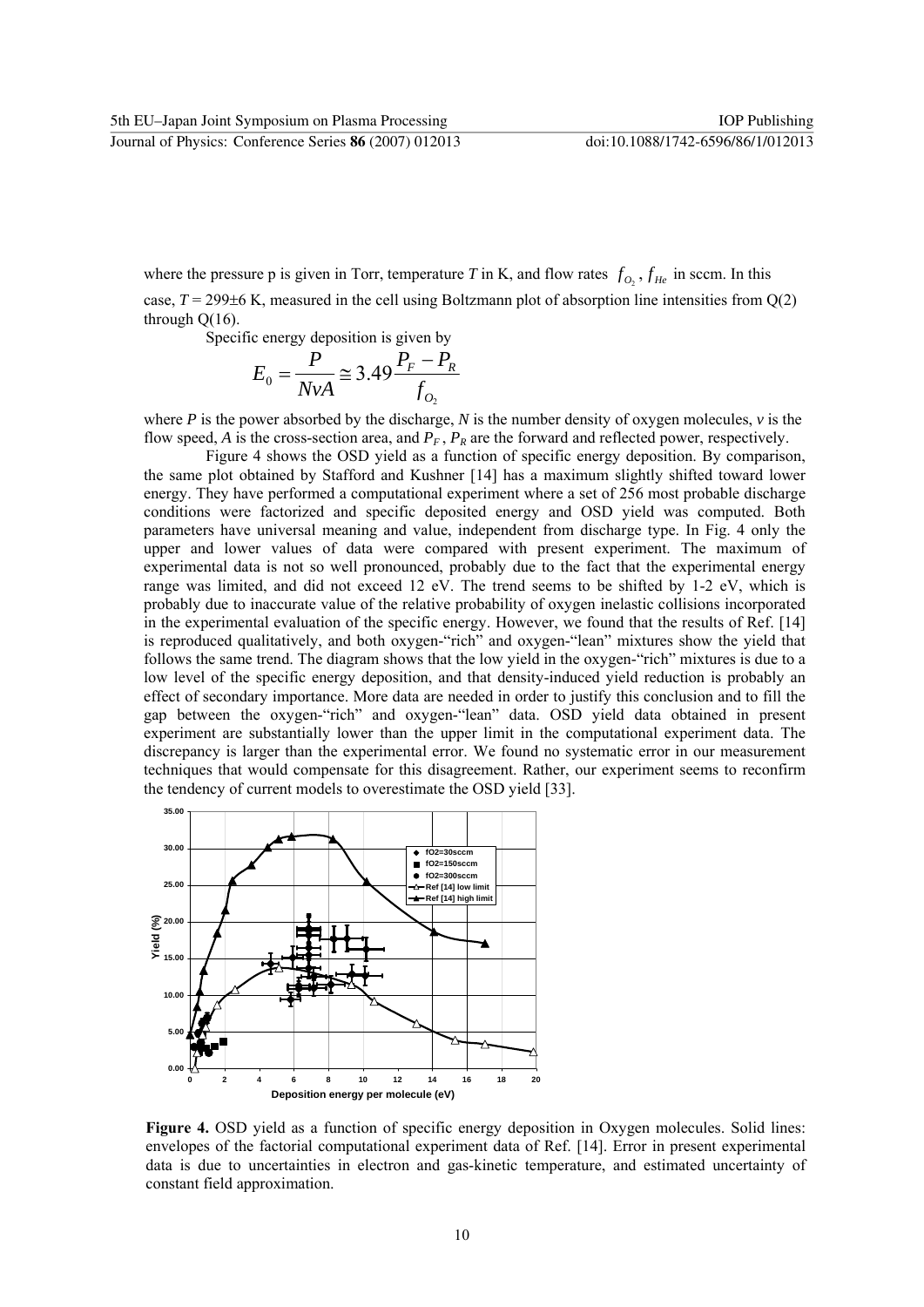

Figure 5. Spectrum of the He/O<sub>2</sub> discharge showing simultaneous emission of a system of molecular oxygen ion bands from the  ${}^4\Sigma_g \rightarrow {}^4\Pi_u$  system around 520 nm, and the  ${}^5P$ - ${}^5D^{\circ}$  atomic oxygen emission at 533.07 nm.

Models of oxygen-noble-gas plasmas usually take into account a limited number of oxygen specii (ground states and some metastables). Analysis of the effect of other excited specii is necessary. For example, we observed strong emission bands of molecular oxygen ions together with strong spectral lines of atomic oxygen as shown in Fig. 5. It seems to be a vigorous dynamics of these states that depends strongly on the oxygen content in the discharge as shown in Fig. 6.



**Figure 6.** Ratio of molecular ion band integral intensity  $({}^4\Sigma_g \rightarrow {}^4\Pi_u$  system) to the atomic line ( ${}^5P$ - ${}^5D^{\circ}$ ) intensity at Helium flow rate of 3000 sccm.

Additional source of discrepancy could be a possible thermal dissociation through the vibrationally excited metastable  $c^1\Sigma_u$  state. The lowest vibrational level of this state has dissociation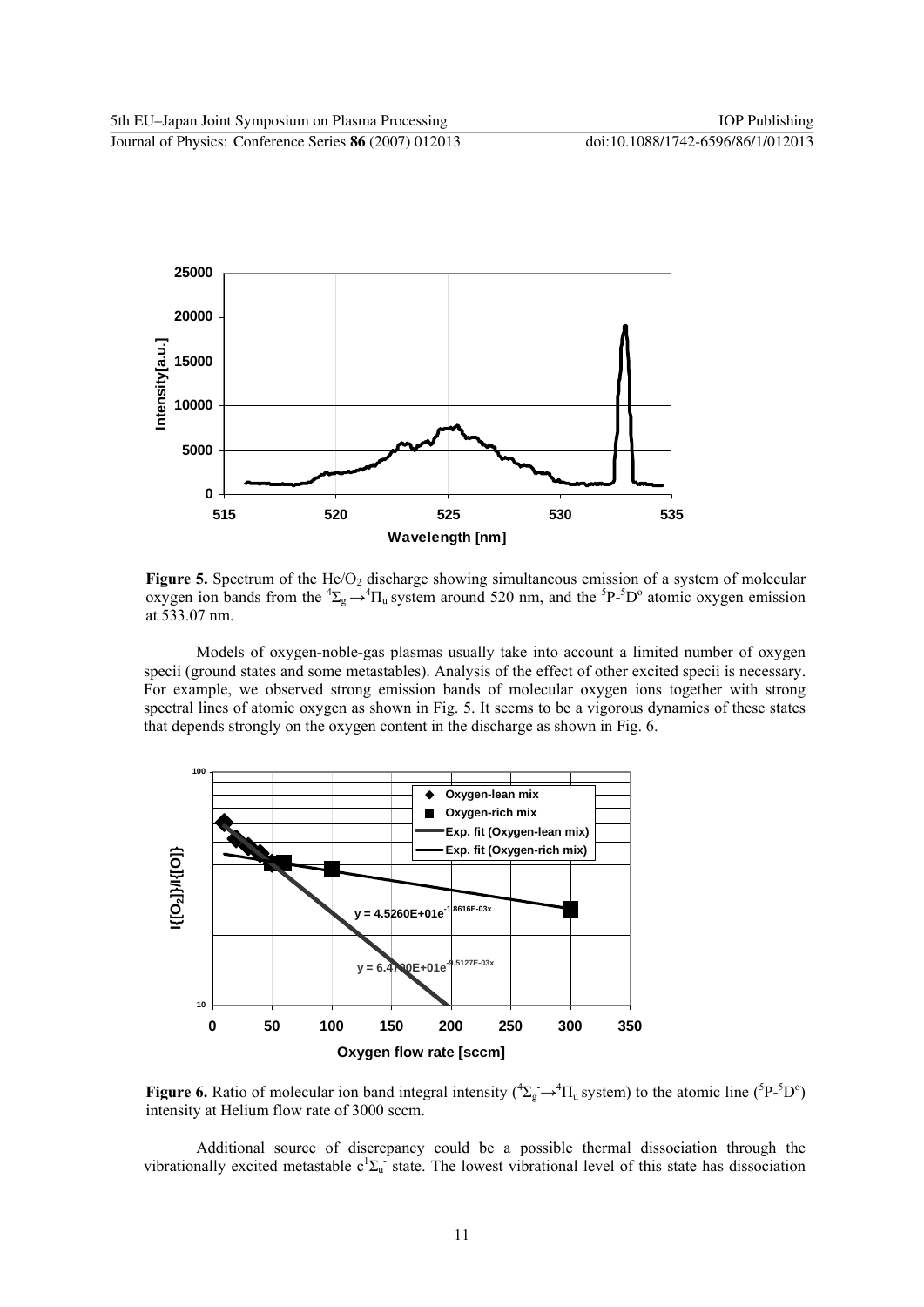energy of about 0.8 eV. Thermal dissociation mechanism is responsible for elimination of OSD from thermal plasmas, such as MW torches [48].

#### **5. Production of Metastable Atomic Oxygen from Arc-seeded MW Plasma Torch**

Recently, considerable attention was given to the development of plasma sources that produce atmospheric pressure plasma in air, since such plasmas can be used in open space for various applications. A portable arc-seeded microwave plasma torch running stably with airflow is an excellent source of reactive oxygen species that can be used as an ignition aide for hydrocarbon fuel super-sonic combustor or as a device that can effectively oxidize biological agents [48-51]. Later application is especially important for objects that could not be treated thermally or with wet chemistry treatment. The reactive oxygen species are produced and carried in the air plasma effluents to the exposed object. Relative concentration of reactive oxygen species can be determined by the emission spectroscopy. A spatial distribution of atomic oxygen was determined under the different flow conditions and presented in this paper.

Our plasma source combines an arc torch module with a rectangular microwave cavity in the form of a microwave adaptor. The torch module is used not only to generate the arc plasma but also to couple the microwave power from the cavity to the arc plasma for microwave enhancement. Detailed description of the apparatus, electrical characteristics, and plasma diagnostic can be found in [48-51].

The dynamics and distribution of atomic oxygen in the discharge was monitored by observing the atomic oxygen (OI) lines in the spectral region between 777.1 and 777.6 nm, namely  ${}^{5}P(J=3)$  -<br> ${}^{5}S^{9}(J=2)$  transition at  $777,19$  nm,  ${}^{5}P(J=2)$   ${}^{5}S^{9}(J=2)$  transition at  $777,42$  nm, and  ${}^{5}P(J=1)$   ${}^{5}S^{9}(J=2$  $S^0(J=2)$  transition at ~777.19 nm,  ${}^5P(J=2) - {}^5S^0(J=2)$  transition at ~777.42 nm, and  ${}^5P(J=1) - {}^5S^0(J=2)$ transition at ~777.54 nm, as shown in Fig. 8. Molecular emission spectrum of nitrogen was practically nonexistent, compared with the spectral intensity of the OI lines. Strong emission from molecular oxygen was observed in remote, cooler regions of the torch.



**Figure 7.** Emission spectrum in the region from  $776 - 778.5$  nm emitted from the torch at 2 cm above the surface of the waveguide.

The dependence of atomic oxygen content in the torch on the air supply pressure (i.e., flow rate) is illustrated in Fig. 8a. It is shown that oxygen content (i.e intensity of OI emission) increases as the flow rate increases. The required breakdown field for the discharge increases with the flow rate, thus more energetic electrons is produced as the flow rate increases. These energetic electrons dissociate oxygen molecule more efficiently.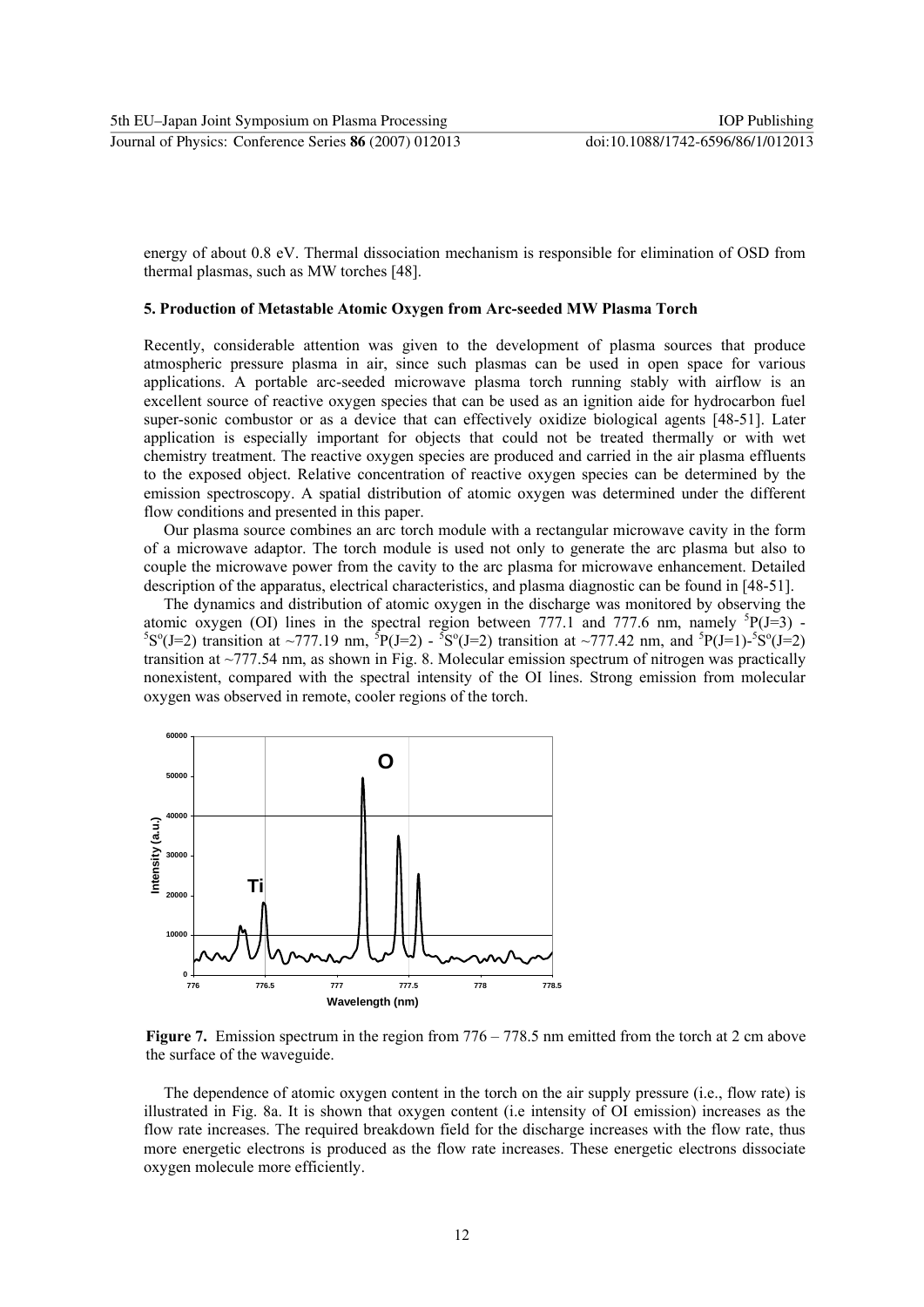Lateral distribution of OI emission for different vertical positions is shown on the Fig. 8b. It can be observed that the shape of lateral distribution depends on the vertical position of observational point. With increase of the vertical distance from the surface of waveguide minimum of the irradiance around center of discharge becomes deeper. That can be explained by "loop" like shape of plasma presented on the images in Ref.52. Same explanation can be given for shifting the maximum of irradiance that can be observed with the change of the vertical observational position.



**Figure 8.** Average absolute irradiance over torch segment for oxygen lines in the spectral region between 777.1 and 777.6 nm dependence on: a) air supply pressure for 2 mm above the surface of waveguide, b) spatial position.

# **6. Conclusion**

While reviewing previous modeling and experimental work on the production of metastable oxygen molecules and atoms we observed that the competitive molecular and atomic oxygen kinetics in electric discharges can give quite different results, depending on the gas temperature in the discharge. In order to further elucidate this observation we compiled our results from two different discharges, the MW cavity discharge, and the arc-seeded microwave torch. In the microwave cavity discharge, the rotational temperature was rather low, between 300 and 600 K. Singlet  $O_2(^1\Delta)$  was produced by microwave cavity discharge of  $He/O<sub>2</sub>$  mixture in a wide range of gas and plasma parameters. In the arc-seeded microwave torch heavy particle temperature exceeded 2000 K. The kinetics in two discharges is completely different, one leading to high yield, and the other to low yield of OSD.

In the MW cavity experiment special attention was given to the measurement of OSD concentration. Integrated – cavity off-axis ring down spectroscopy (ICOS) was further developed for sensitive detection of singlet  $O_2(^1\Delta)$ . Maximum yield of OSD obtained in the MW cavity experiment was as much as 19%, with apparent maximum in the same domain of specific energy as in the factorial computational experiments.

Emission spectroscopy is used simultaneously with the ICOS technique, in order to characterize the discharge and compare the discharge parameters with the OSD yield. Discharge dynamics are monitored by obtaining the line intensity ratio. We concluded that, in addition to the reduced electric field, major factors that affecting the kinetics were pressure and oxygen content. We make a clear distinction between the behavior of line intensities in oxygen-"lean" (low mole fraction) and oxygen-"rich" (higher mole fraction) mixtures. Another useful indicator of discharge kinetics is the relative ratio of the molecular ion band intensity to the atomic oxygen line intensity. Oxygen ion band emission is enhanced by helium. Some bands of the First Negative system are especially intensive. They are observed simultaneously with the atomic oxygen lines in the common spectral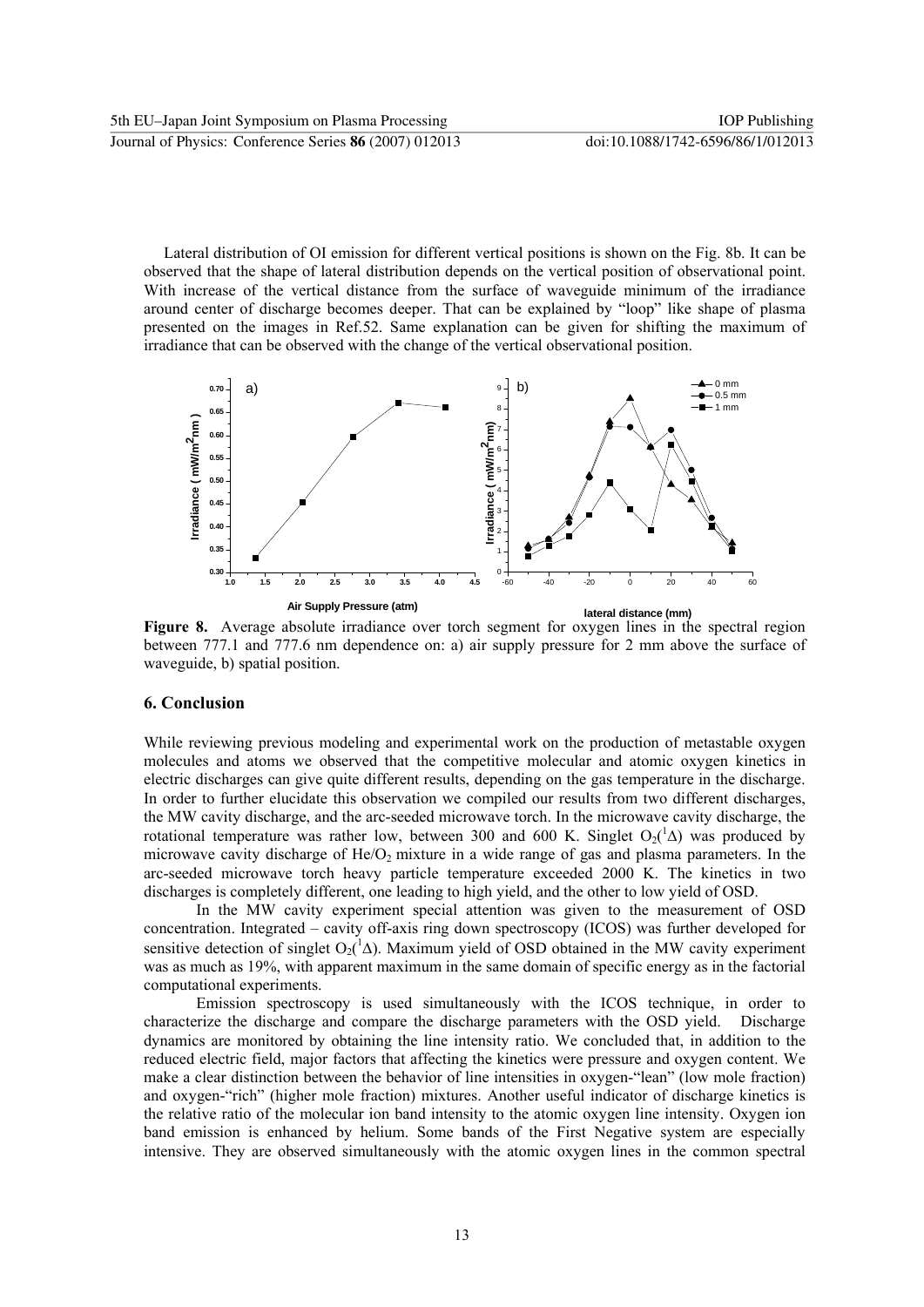frame. We found that the ratio of integral band to the integral line intensity drops with the absorbed power.

Emission spectra from the arc seeded microwave torch in air show that the dominant radiation was from the atomic oxygen lines, and that nitrogen and oxygen molecular bands are virtually nonexistent.

#### **References**

- [1] Mlynczak M G and Marshall B T 1996 *Geophys. Res. Lett.* **23** 657-660
- [2] Harney M A, Hess D W and Soane D S 1989 *J. Vac. Sci. Technol.* **B7** 1-13
- [3] Hermann H W, Henins I, Park J and Selwyn G S 1999 *Phys. of Plasmas* **6** 2284-2289
- [4] Foner S N and Hudson R L 1956 *J. Chem. Phys.* **25** 601-602
- [5] Wood R W 1920 *Proceedings of the Royal Society of London, Ser. A* **97** 455-470
- [6] Pearce R W B and Gaydon A G 1950 *The Identification of Molecular Spectra* (London: Willey)
- [7] Benard D J and Pchelkin N R 1978 *Rev. Sci. Instrum.* **49** 794-796
- [8] Napartovich A P, Deryugin A and Korchetov I 2001 *J. Phys. D* **34** 1827-1833
- [9] Schmiedberger J and Fujii H 2001 *Appl. Phys. Lett.* **78** 2649-2651
- [10] Carroll D L, Verdeyen J T and Solomon W C 2002 *US Patent No.* 6501780
- [11] Rakhimova T V, Kovalev A S, Rakhimov A T, Klopovsky K S, Lopaev D V, Mankelevich Yu A,
	- Proshina O V, Braginsky O V and Vasilieva A N 2003 *AIAA Paper* 2003-4306
- [12] Savin Y V, Goryachev L V, Adamenkov Yu A, Rakhimova T V, Mankelovich Yu A, Popov N A, Adamenkov A A, Egorov V V, Ilyin S P, Kolobyanin Yu V, Kudryazhov E A, Rogozhnikov G S and B A Vyskubenko 2004 *J. Phys. D* **37** 3121- 3128
- [13] Ionin A A, Klimachev Y M, Kotkov A A, Kochetov I V, Napartovich A P, Seleznev L V, Sinitsyn D V and Hager G D 2003 *J. Phys. D* **36** 982-989
- [14] Stafford D S and Kushner M J 2004 *J. Appl. Phys.* **96** 2451-2465
- [15] Carroll D L, Verdeyen J T, King D M, Zimmerman J W, Laystrom J K, Woodard B S, Benavides G F, Kittel K, Stafford D S, Kushner M J and Solomon W C 2005 *Appl. Phys. Lett.* **86** 111104(3 pages)
- [16] Carroll D L, Verdeyen J T, King D M, Zimmerman J W, Laystrom J K, Woodard B S, Richardson N, Kittel K, Kushner M J and Solomon W C 2004 *Appl. Phys. Lett.*  **85** 1320-1322
- [17] Stafford D S and Kushner M J 2005 *J. Appl. Phys.* **98** 073303(12 pages)
- [18] Arakoni R, Stafford D S, Babaeva N Y and Kushner M J 2005 *J. Appl. Phys.* **98** 073304(7 pages)
- [19] Rawlins W T, Lee S, Kessler W J and Davis S J 2005 *Appl. Phys. Lett.* **86** 051105(3 pages)
- [20] Pulpytel J, Arefi-Khonsari F and Morscheidt W 2005 *J. Phys. D* **38** 1390-1395
- [21] Carroll D L, Verdeyen L T, King D M, Zimmerman J W, Laystrom J K, Woodard B S, Benavides G F and Kittel K 2005 *IEEE J. Quant. Electronics* **41** 213-223
- [22] Babaeva N Y, Akaroni R A and Kushner M J 2006 *J. Appl. Phys.* **99** 113306(11 pages)
- [23] Verdeyen J T, Carroll D L, King D M, Zimmerman J W, Laystrom J K, Woodard B S, Benavides J F, Kittel K, Stafford D S, Kushner M J and Solomon W C 2006 *Appl. Phys. Lett.* **89** 101115(3 pages)
- [24] Ionin A A, Napartovich A P and Yurichev N N 2006 *Laser Phys.* **16** 155-172
- [25] Proshina O V, Rakhimova T V, Braginsky O V, Kovalev A S, Lopaev D V, Mankelevich Yu A, Rakhimov A T and Vasilieva A N 2006 *J. Phys. D* **39** 5191-